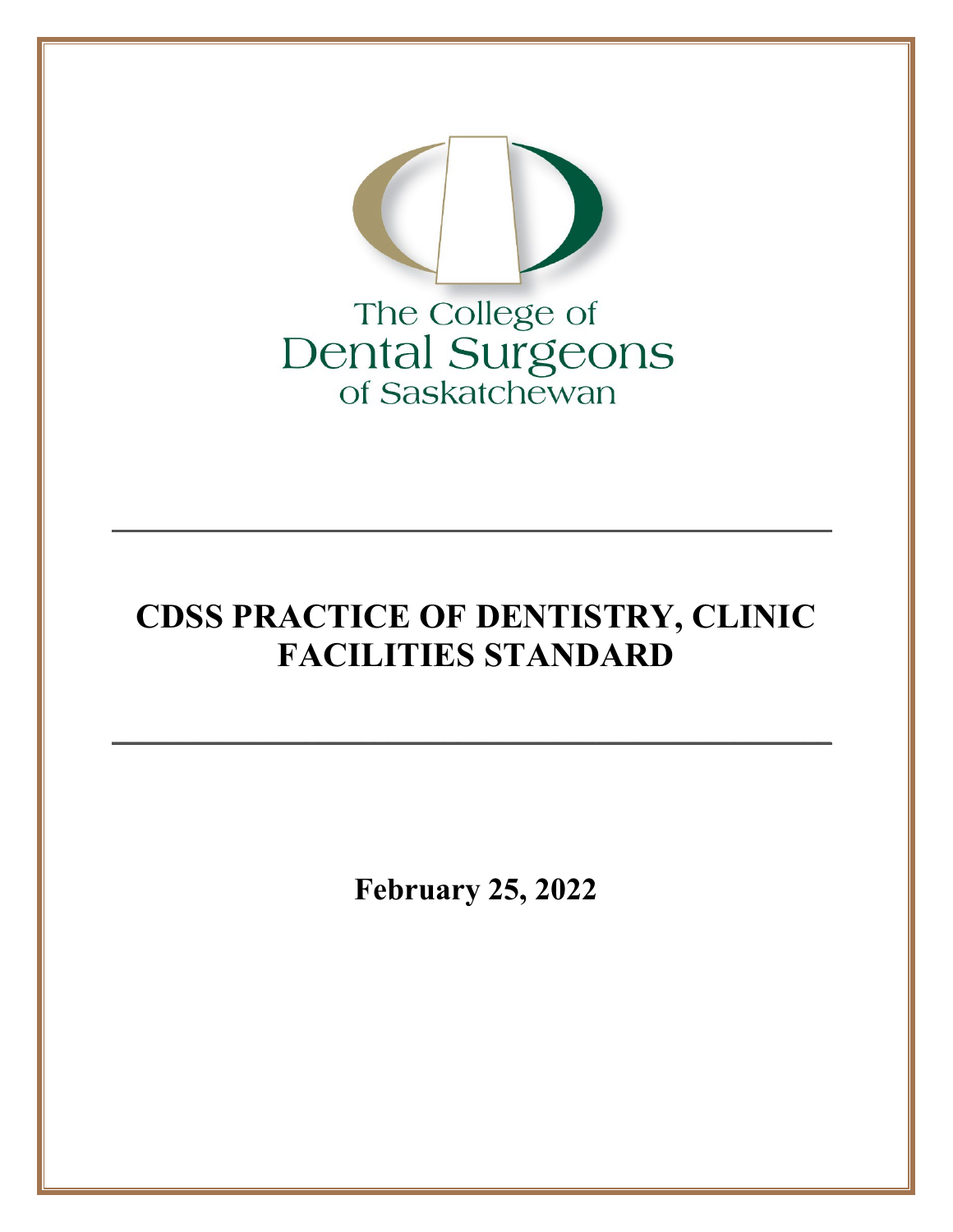### **THE CDSS PRACTICE OF DENTISTRY, CLINIC FACILITIES STANDARD**

**(This document is produced by the CDSS for its member's guidance regarding Ownership, Employment, Oversight/Supervision, Authorized Practice, Continuity of Care)** (Revision February 25, 2022)

- **1.** A 'Dentist' means a College of Dental Surgeons of Saskatchewan (CDSS) fully licensed member.
- **2.** A "Dental Clinic Facility" means all places which are used by or 'connected to' (by employment, contract or in the case of a Dental Disciplines Act (DDA) s25 Agency, a formal referral arrangement) a CDSS fully licensed member for performance of any DDA 'authorized practices' (DDA s23) with respect to a patient;
- **3.** A "Dental Clinic", as defined in the Radiation Health and Safety Regulations, means a place in which radiation equipment is used by or under the direction of a CDSS licensed member, for diagnostic or therapeutic purposes with respect to a patient;
- **4.** A "Dental Clinic Facility Owner" is a person or a corporation that ownssome or all of the 'hard assets' comprising a Dental Clinic Facility. 'Ownership' is not addressed in theDDA or the bylaws, therefore a Dental Clinic Facility can be owned by anyone. However,
	- i) A Primary Dentist 'connected' to a practice must ensure that a CDSS Annual Facility Permit is approved by the Registrar prior to the practice of dentistry (after July 1, 2017) in the facility;
	- ii) A) All full practicing general members('itinerant' members and those members 'connected' to facilities where a dentist is not always present during normal operating hours), must provide appropriate continuity of care, contact information and appropriate access (24 hours a day/ 7 day a week) to patients of record to address consultations and emergency services within their respective scope of practice. The individual(s) who are to be reached for dental emergencies must have the knowledge, skills, abilities, and necessary hospital privileges/access required to treat the complications that may be reasonably expected to arise from any procedure they perform, in any dental clinic or other facility. If they are unable to do so, they must: a) not perform the procedure, or b) make arrangements in advance with someone able to meet the above criteria in a timely manner. A dental emergency exists if professional judgement indicates that a person needs immediate attention to address oral trauma, pain, infection, bleeding or other associated medical complications.
		- B) All specialist members including 'itinerant' specialist members and those members 'connected' to facilities (where a specialist is not always present during normal operating hours), must provide continuity of care by a specialist of equal specialty licensure including contact information and appropriate access (24 hours a day/7 day a week) to patients of record to address consultations and emergency services within their respective scope of practice. The individual(s) who are to be reached for dental emergencies must have the knowledge, skills, abilities, and necessary hospital privileges/access required to treat the complications that may be reasonably expected to arise from any procedure they perform, in any dental clinic or other facility. If they are unable to do so, they must: a) not perform the procedure(s) as an itinerant or otherwise, or b) make arrangements in advance with a specialist with equal licensure able to meet the above criteria in a timely manner. A dental/medical emergency exists if professional judgement indicates that a person needs immediate attention to address oral trauma, pain, infection, bleeding or other associated dental/medical complications.
	- iii) Assistants, Hygienists and Therapists must be employed by or in contract with a dentist or a dental professional corporation (connected dentist) or a 'DDA Agency' to perform their authorized practice pursuant to the DDA s25.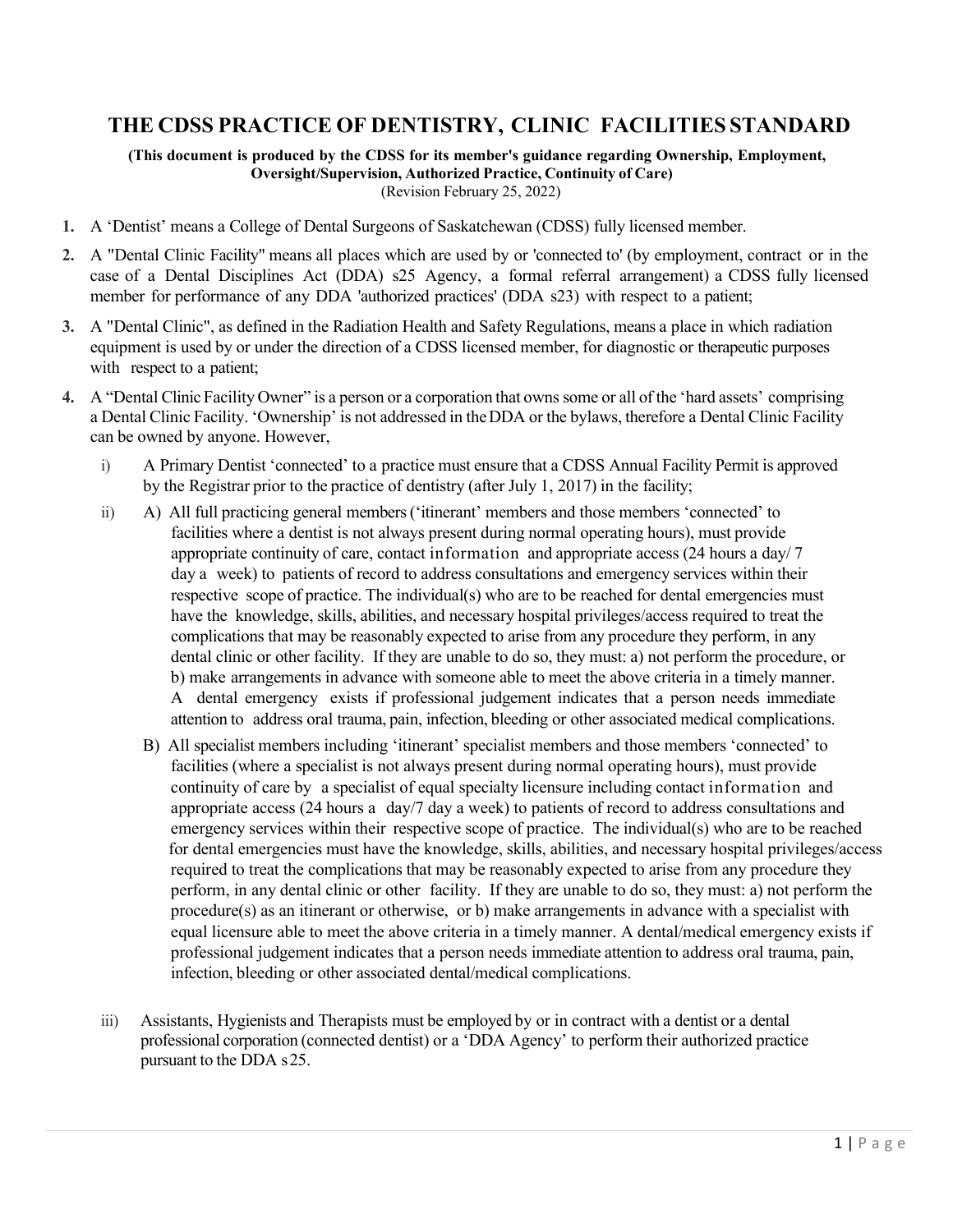- iv) No member shall enter into any agreement (including a lease of premises pursuant to which the amount payable by or to a member directly or indirectly is related to the amount of fees charged by the member or by a person licensed or registered under any legislation regulating a health discipline), unless the is a contract for services with:
	- (a) another member or members, a College of Physicians and Surgeons of Saskatchewan (CPSS) physician, a dental assistant, dental hygienist or dental therapist; or
	- (b) A corporation, partnership, or other entity controlled by a member, members or a CPSS physician.
- v) No member of the College shall, except with the consent of the council, act as employee, assistant, agent, partner, officer, shareholder or otherwise howsoever, engage in the private practice of their profession for the benefit, or advantage of any corporation, or of any person who is not duly qualified and lawfully entitled to practice either dentistry or medicine in Saskatchewan, or in such a way that any such company or unqualified person may make thereby profit, reward or advantage, either directly or indirectly, unless:
	- (a) provision is provided for the same by another federal or provincialact; in the case of a corporation;
	- (b) such corporation is a professional corporation under these bylaws; or
	- (c) in the case of employment of the member, the employer is a person, corporation or other legal entity referred to in section 25(1) of the Act.
- vi) Each membershall be responsible for ensuring that any professional corporation, of which he/she is a director, complies with these bylaws and its permit.  $9.2$  (2) (w) (x)
- **5.** The connected dentists' responsibilities include, but are not limited to, the following which should be supported by written protocols:
	- (i) General oversight/supervision of the provision of all oral health professional services provided at a clinic within the context of the CDSS Bylaws and CDSS Professional Practice Standard; [DDA s15(2) (e); 9.2 (l) (p) CDSS PPS Cl]
	- (ii) New patients attending a clinic who are seeking an oral health (dental) examination may first be attended to by a dental therapist, hygienist or assistant (within the limits of their authorized practice and their license asillustrated in the following numbered articles) for a screening examination, which may become a part of a complete (comprehensive) examination or part of a limited, specific or emergency examination. The screening examination may include, as necessary, the following: radiographs [as per article 5 (xv) below], photos, videos, recording of screening findings including: medical health information, dental history, chief complaint, soft tissue, lymph nodes, periodontium, occlusal screening caries, etc. and a draft treatment plan. Members are obligated to educate their patients regarding the importance of a comprehensive examination at least every two (2) years and must record any refusal of such by patients. Patients attending a clinic for a specific concern may be provided a limited examination (procedure code 01202), a specific examination (procedure code 01204), an emergency examination (procedure code 01205) or may be provided a screening examination by a Dental Hygienist or a Dental Therapist (within the limits of their authorized practice and their license as illustrated in following numbered articles).
	- (iii) The connected Dentist must attend the patient to finalize the complete (comprehensive) examination confirming the screening information and finalizing the comprehensive treatment plan. Completion of the Comprehensive (Complete) Examination must be done in person. Following the dentist's involvement in the comprehensive examination t h e service may be billed to the patient. Involvement of the dentist by real time videoconferencing (skype, face time, etc.) may be useful in emergency or specific examination situations, but is not equivalent to the dentist's in person involvement in the Comprehensive (Complete) Examination, unless the dentist can show evidence that it is equivalent. [DDA s23(1)]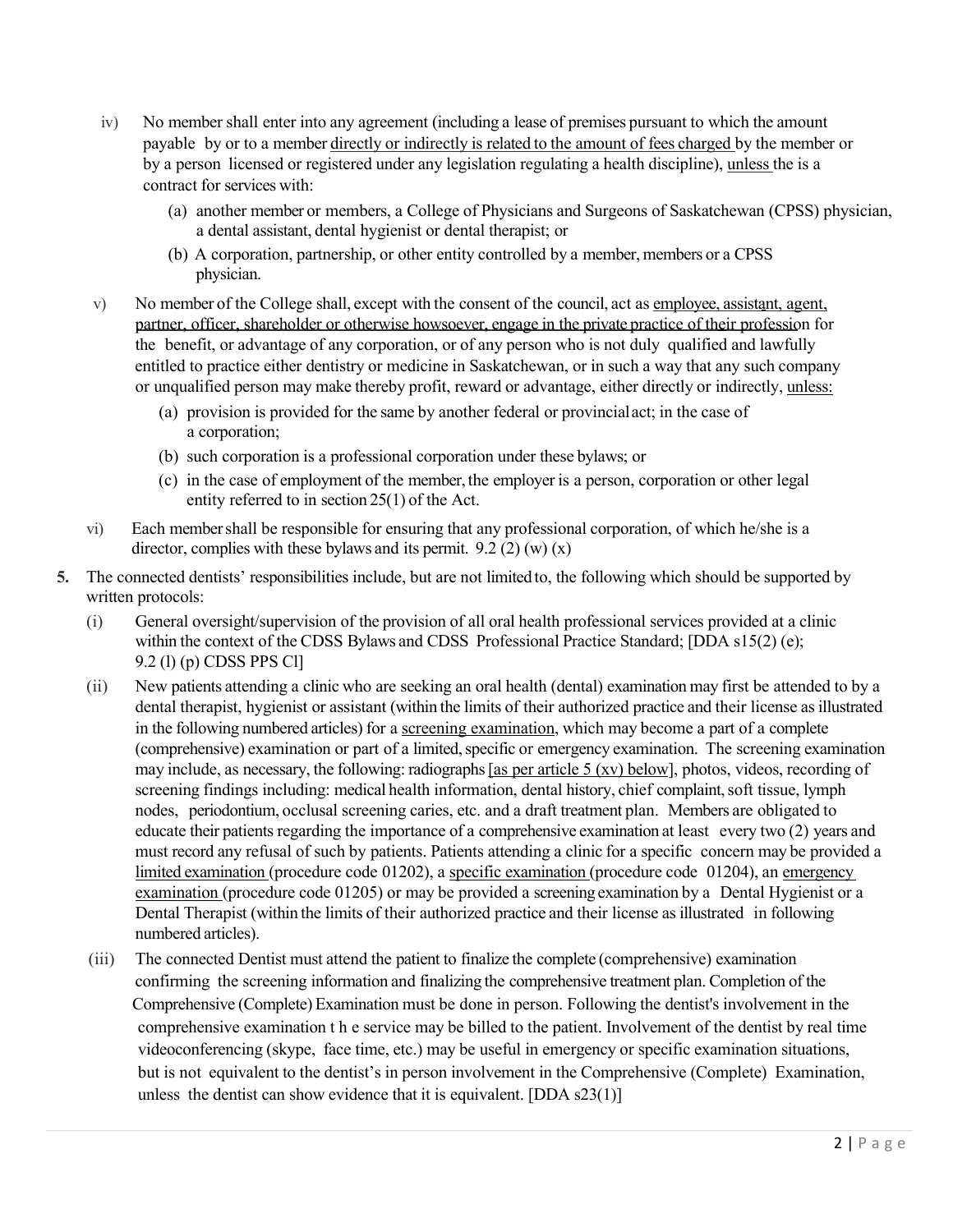- (iv) Establishing an appropriate informed consent process which recognizes the right of each patient to understand: (a) their health status, (b) their options for treatment or no treatment, (c) their consent to treatment and their right to withdraw consent as they choose. Patients should understand who will be providing the treatment and the subsequent continuity of care. Professional designations (general practitioner, specialist, therapist, hygienist, assistant or aide) of all staff should be appropriately displayed, must be clearlycommunicated to patients and must not be misrepresented in any manner.
- (v) Appropriate processing of all of patient information/records including radiographs, notes and treatment plans to meet the CDSS Professional Practice Standard. Patient records are the responsibility of the 'connected' dentists

(Trustees) pursuant to HIPA Article  $2(t)xii$ i). The patient information (including radiographs) must be available to the dentist on demand when required. The staff should be able to make appropriate contact with the employer/contract dentist as necessary with questions pertaining to patients.

- (vi) Establishment of comprehensive treatment plans, advising on the treatment plans and updating the treatment plans as required for each patient. [DDA 23(1); Bylaw 9.3]
- (vii) Simple extraction protocols as they relate to a therapist's authorized practice.
- (viii) Attending each clinic at least once a month for treatment beyond the scope of the Dental Therapist, Hygienist and Assistant, and to attend patients as necessary to fulfill the other responsibilities; [DDA  $s15(2)(e)(e)$ ].
- (ix) Establishing appropriate consultation and referral protocolsto engage other dental health providers for additional treatment beyond their competence;
- (x) Appropriate prescribing, storage and recording of medications;
- (xi) Appropriate use of the Connected dentists billing number for all therapist's, hygienist's and assistant's services.
- (xii) Random and regular auditing of patient records including billing records to ensure scope of authorized practice is observed.
- (xiii) Providing for the CDSS to perform (Practice Enhancement Review Program) PERP visits pursuant to the CDSS Member'slicense.
- (xiv) Facilities in which general anesthesia will be performed by a CPSS licensed physician must be inspected and accredited as a Non-Hospital Treatment Facility pursuant to the Health Facility Licensing Act.
- (xv) CDSS Members must make specific orders or maintain written protocols for ordering diagnostic tests and imaging to be performed by dental therapists, hygienists and assistants, unless in the case of dental therapists and dental hygienists, the diagnostic imaging (radiographs) is required pursuant to their authorized practice.
- (xvi) Members must ensure that at the time of performing any dental treatment, including the administration of local anesthetic, by themselves or allied personnel, which may give rise to a medical emergency that appropriate emergency supplies are present and that they, and the allied personnel administering such, must be properly trained to apply the appropriate protocols including provision of emergency medical treatment within the limitations of the DDAs23
- (xvii) Termination of treatment of a patient should only be done under the following conditions:
	- a. There are sound and reasonable grounds for doing so;
	- b. The patient is notified prior to the termination; and
	- c. The termination is not detrimental to the patients' health
- (xviii) Appropriate continuity of patient care and custody of records following practitioner and practice Transitions, including retirements.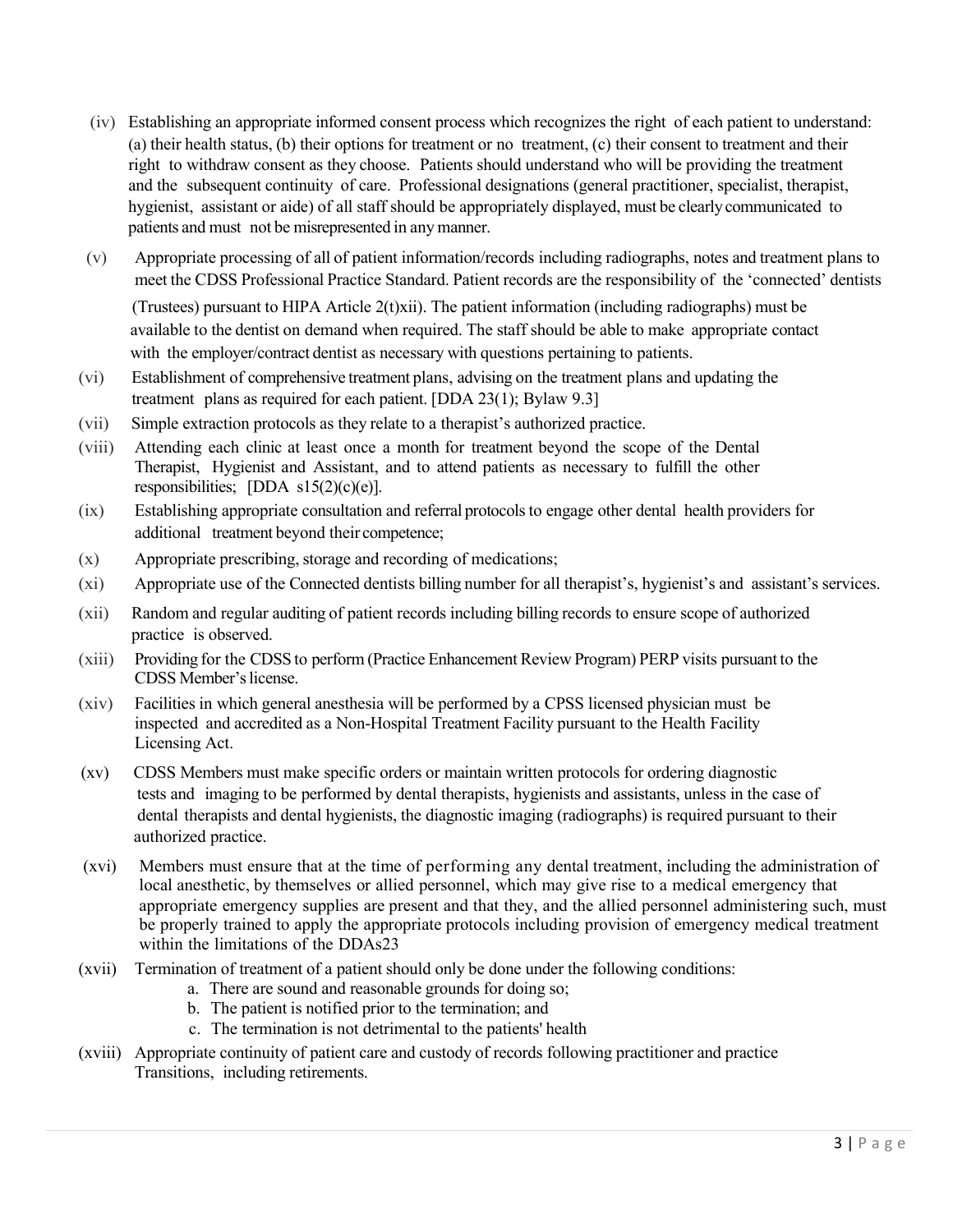- **6.** Dentists may perform their Authorized Practices provided that the following requirements are met:
	- a. The member has successfully completed appropriate training in the Authorized Practice and;
	- b. The member has adequate knowledge for the provision of that Authorized Practice.
- **7.** Dental Assistants can assist and perform assisting duties including: (a) the introduction and manipulation of dental materials and devices in the mouth, (b) orthodontic and restorative procedures consistent with an approved education program in dental assisting and (c) exposure, processing and mounting of dental radiographs in accordance with *The Radiation Health and Safety Act, 1985* (according to the connected dentist written protocol exposing radiographs or on order by a dentist). [DDA s23(4)]
- **8.** Dental Hygienists employed by/in contract with a dentist (connected dentist) or a DDA s25 Agency are authorized to: (a) perform a limited, specific or emergency examination (assessment) (b) communicate an assessment and treatment plan regarding periodontal health of a patient (c) perform supra and subgingival debridement(d) orthodontic and restorative procedures consistent with an approved education program in dental hygiene (e) administer local anesthesia in provision of dental treatment and (f) expose and process dental radiographs (for provision of their authorized practice or according to the connected dentist's written protocol for exposing radiographs).[DDAs23(5)]. See diagram in #10.
- **9.** Dental Therapists employed by/in contract with a dentist (connected dentist) or a DDAs 25 Agency are authorized to: (a) perform limited, specific or emergency examination (assessment) (b) communicate a conclusion identifying caries or dental abscesses as the cause of a person's symptoms(c) perform treatment services in teeth (d) conduct simple extractions of primary and permanent teeth (e) perform space maintenance on teeth (f) administer local anesthesia in the provision of dental treatment and (g) expose and process dental radiographs (for provision of their authorized practice or according to the connected dentist's written protocol for exposing radiographs). [DDA s23(6)]. See diagram in #10.

| Dentists                                                                                                                                                                                                                                                                                                              | Hygienists                                                                                                                                                                                                                                                | Therapists                                                                                                                                                                                                                                                               |
|-----------------------------------------------------------------------------------------------------------------------------------------------------------------------------------------------------------------------------------------------------------------------------------------------------------------------|-----------------------------------------------------------------------------------------------------------------------------------------------------------------------------------------------------------------------------------------------------------|--------------------------------------------------------------------------------------------------------------------------------------------------------------------------------------------------------------------------------------------------------------------------|
| (a) To communicate a conclusion<br>identifying a disease, disorder or<br>dysfunction of the oral-facial complex<br>as the cause of a person's symptoms;<br>(comprehensive, complete oral/facial<br>examination, tests and radiographs,<br>diagnosis, treatment planning, informed<br>consent process)                 | (a) To communicate an assessment and<br>treatment plan regarding periodontal<br>health;<br>(assessment/limited exam: emergency/<br>limited radiographs; limited<br>comunication/informedconsent; limited<br>treatment plan regarding periodontal health). | (a) To communicate a conclusion<br>identifying dental caries or dental<br>abscesses as the cause of a<br>person's symptoms;<br>limited exam: emergency/limited<br>conclusion/diagnosis; limited<br>communication/informed consent;<br>limited treatment plan; limited to |
| (a) to perform a procedure on tissues of<br>the oral-facial complex below the dermis,<br>below the surface of a mucous<br>membrane or in or below the surfaces of<br>the teeth, including the scaling of teeth;<br>(comprehensive oral/facial treatment<br>including subginival debridement and<br>/or root planning) | b) to perform supragingival and<br>subgingival debridement;<br>(subgingival debridement/scaling and<br>root planning)                                                                                                                                     | (b) to perform a procedure in or<br>below the surface of the teeth,<br>conducts simple extractions of<br>primary and permanent teeth and<br>perform space maintenance on teeth;<br>(limited restorations, extractions,<br>space maintenance)                             |
| $(c)$ to harvest tissue for the purpose of<br>surgery on the oral-facial complex;                                                                                                                                                                                                                                     |                                                                                                                                                                                                                                                           |                                                                                                                                                                                                                                                                          |
| (d) to correct a fracture of a bone of the<br>oral-facial complex or correct a<br>dislocation of a joint in the oral-facial<br>complex;                                                                                                                                                                               |                                                                                                                                                                                                                                                           |                                                                                                                                                                                                                                                                          |

**10.** CDSS interpretation of The DDA s 23 Authorized Practices of Dentists, Hygienists and Therapists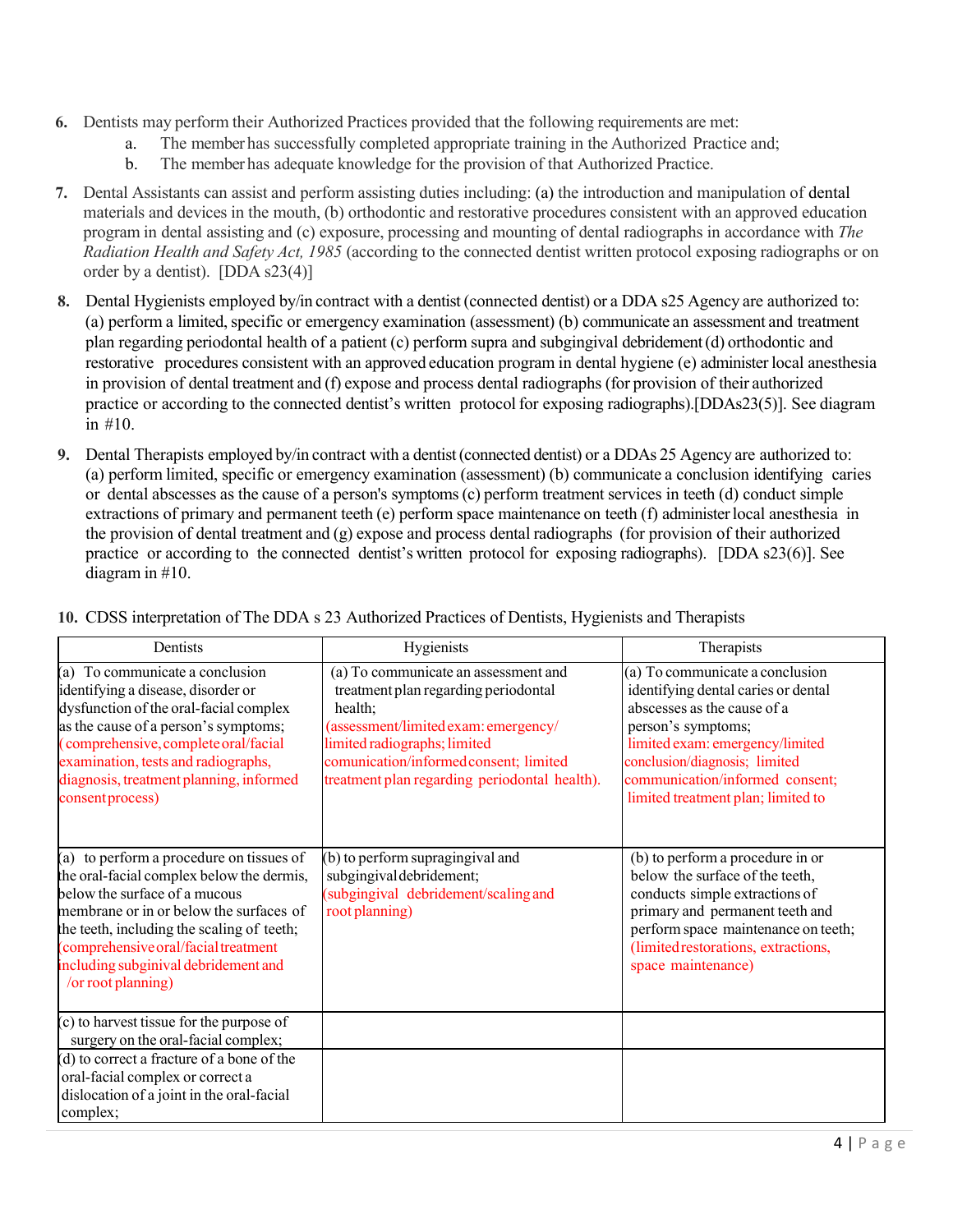| (e) to administer a substance by injection<br>inhalation in the provision of dental<br>treatment;<br>(local anesthetic, sedation, possible other)                                                                                                                                                                                                       | (c) to administer local anaes the sia in the<br>provision of dental treatment;<br>(limited to local anaesthetics)                                                      | (c) to administer local anaesthesia in<br>the provision of dental treatment;<br>(limited to local anaesthetics)           |
|---------------------------------------------------------------------------------------------------------------------------------------------------------------------------------------------------------------------------------------------------------------------------------------------------------------------------------------------------------|------------------------------------------------------------------------------------------------------------------------------------------------------------------------|---------------------------------------------------------------------------------------------------------------------------|
| (f) to prescribe or dispense drugs in the<br>provision of dental treatment:                                                                                                                                                                                                                                                                             |                                                                                                                                                                        |                                                                                                                           |
| (g) to fit or dispense a dental prosthesis,<br>or an orthodontic appliance or a device<br>used inside the mouth to protect teeth fro<br>abnormal functioning; and<br>(comprehensive fixed/removable prosthe<br>ortho and other)                                                                                                                         | (d) to perform orthodontic and restorative<br>procedures consistent with an approved<br>education program in dental hygiene;<br>(limited ortho/restorative procedures) |                                                                                                                           |
| h) to expose process and mount dental<br>Radiographs in accordance with The<br>Radiation Health and Safety Act. 1985<br>Dentists are required to: a) interpret<br>radiographic images exposed on their<br>orders or exposed subsequent to their<br>written protocols or b) refer the images<br>for interputation by other appropriate<br>professionals. | (e) to expose, process and mount dental<br>radiographs in accordance with The<br>Radiation Health and Safety Act. 1985                                                 | (d) to expose, process and mount<br>dental radiographs in accordance<br>with The Radiation Health and<br>Safety Act. 1985 |

- **11.** Members may delegate, pursuant to DDA s24(1)(b) and DDA's 15(2)(u) procedures and tasks that are within their authorized practice under the and conditions herein, only to assistants, hygienists and therapists;
	- (a) That they employ and under the conditionsthat:
		- (i) The member completes a CDSS Request for the Delegation of a Task or Procedure;
		- (ii) The Request for Delegation of a Task or Procedure has been approved by the College following College consultation with the appropriate DDA Professional Association and the CDSS Quality Assurance Committee(QAC);
		- (iii)The member maintains a Record of Delegated Procedures and Tasks that are specific to each employed assistant, hygienist, therapist and are not transferrable to another CDSS Member.
	- (b) Who are employed by a DDA s 25 employerthat employs or has a formal consultation or referral process with a CDSS member, whomust:
		- (i) Complete a CDSS Request for the Delegation of a Task or Procedure;
		- (ii) Have the Request for Delegation of a Task or Procedure approved by the College following College consultation with the appropriate DDA Professional Association and the CDSS QAC;
		- (iii) Maintains a Record of Delegated Procedures and Tasks that is specific to each employed assistant, hygienist, therapist and that is not transferrable to another CDSSMember.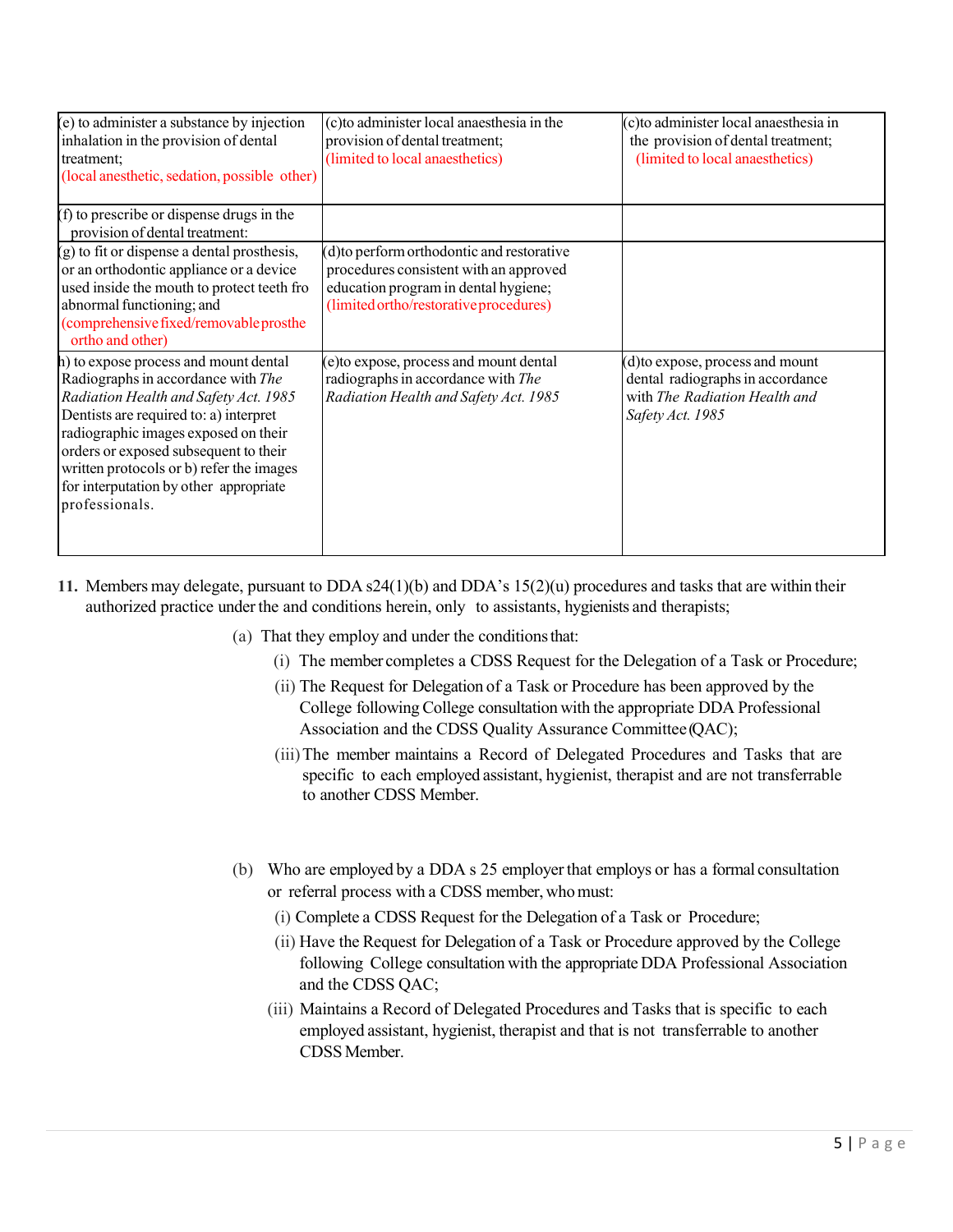#### **APPENDIX I**

#### **REQUEST FOR DELEGATION OF A TASK OR PROCEDURE**

Please answer the following questions thoroughly and submit to the CDSS.

1. Describe the task or procedure proposed for delegation, including the role of the dentist and the Assistant, Hygienist or Therapist. Indicate the possible harmsthat could occur. If additional information about the proposed procedure is available, i.e. publications, illustrations, or written protocols, please attach.

- 2. What is the rationale for proposing this Delegation of a Task or Procedure? Attach written documentation to support that this request is reasonable, appropriate, and consistent with the DDA, the CDSS Bylaws and the CDSS Professional Practice Standard.
- 3. What additional theory, mentoring and practice will be required by the Assistant, Hygienist or Therapist, in order to be competent in the procedure? (Include estimated number of hours and resources available to be used.)
- 4. Please estimate the number of times the Assistant, Hygienist or Therapist would perform this procedure in a month? A year? In your opinion, is this adequate to maintain competence?
- 5. If the procedure is approved, what, if any, limitations or restrictions will be in place?
- 6. Indicate the Facility(s) where the procedure will be performed.
- 7. Name and signature of CDSS membersubmitting request.

Consultation with appropriate Regulator?  $Y$  or N (attach comments) QAC approval: CDSS Registrar approval: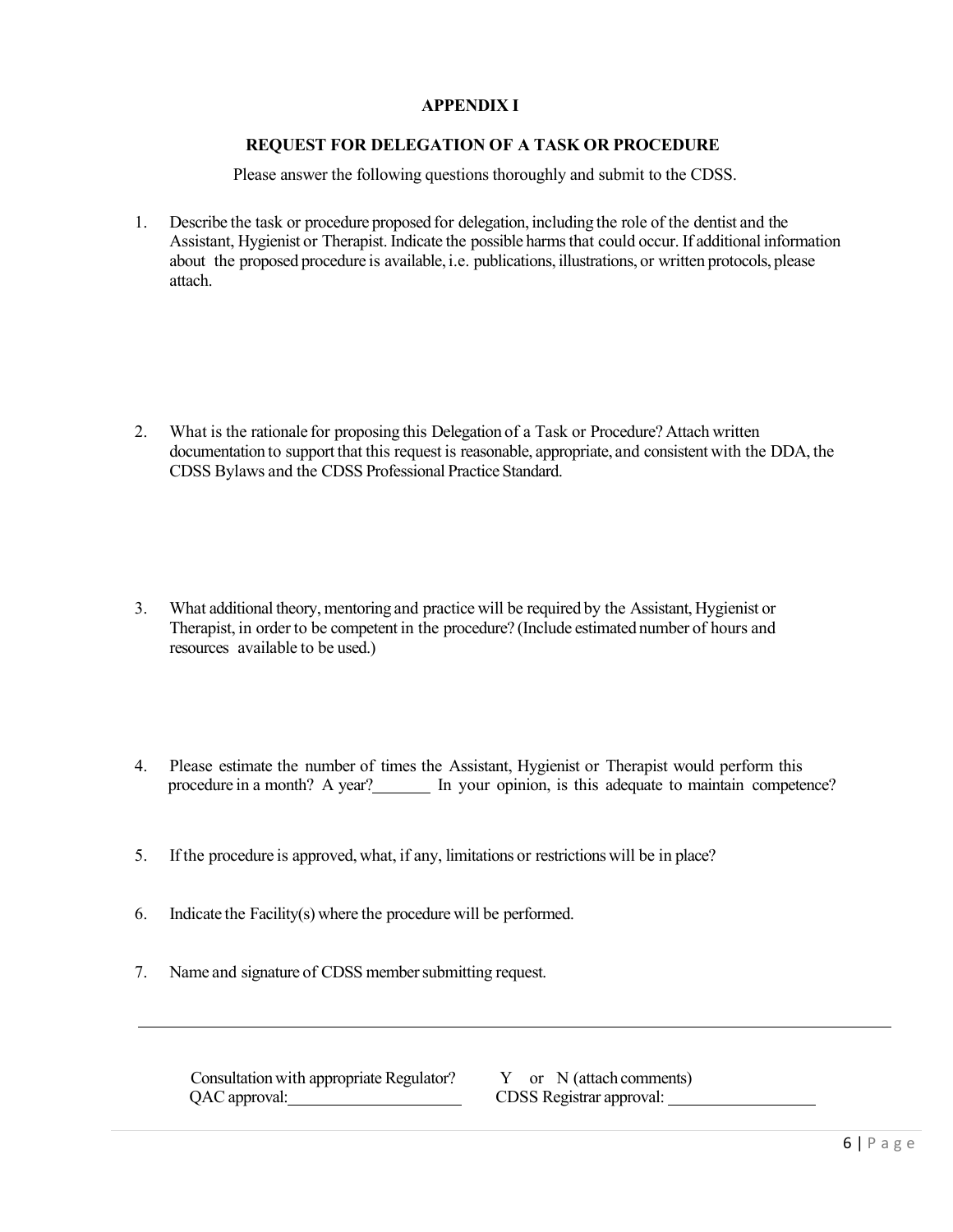#### **APPENDIX II**

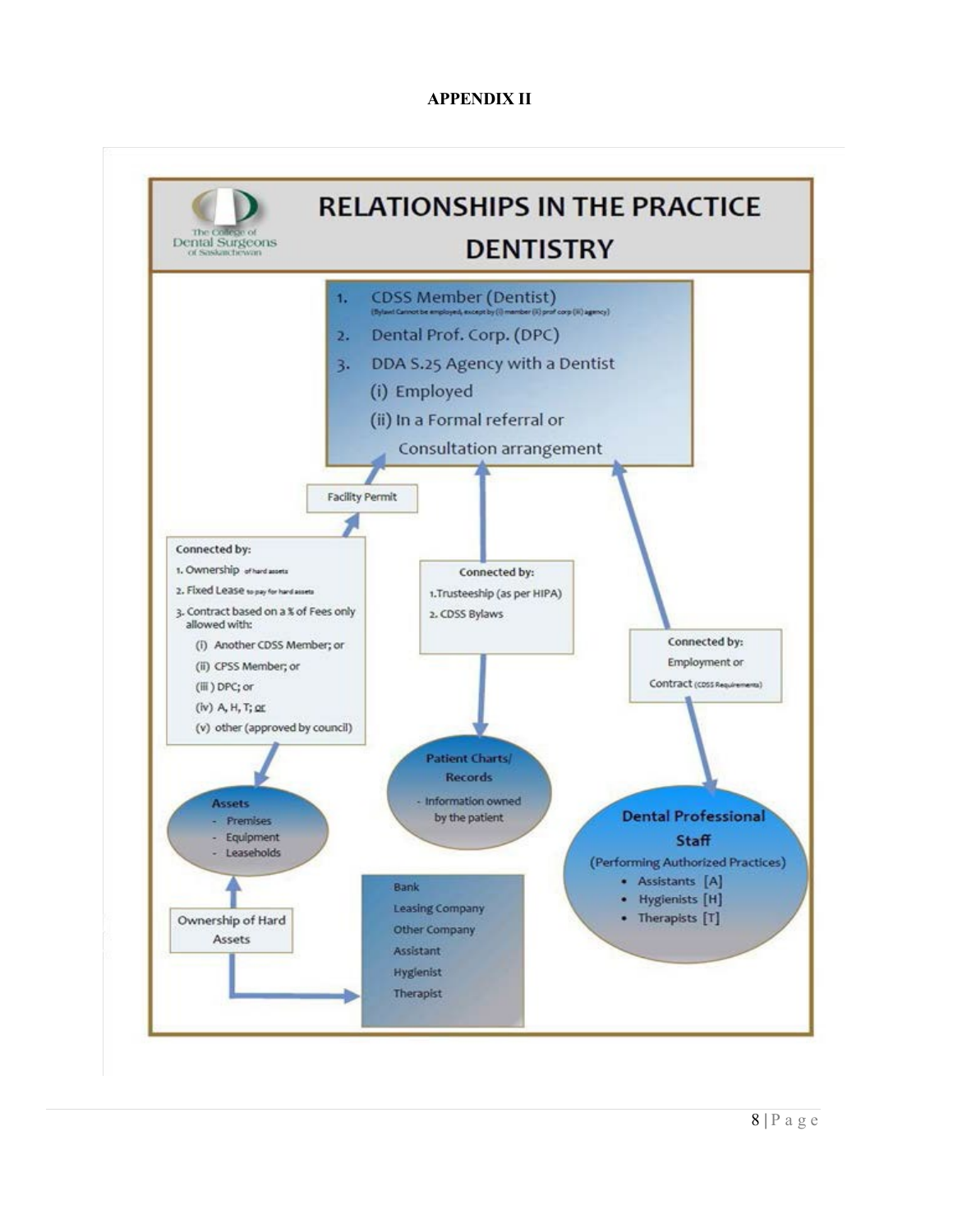#### **APPENDIX III**



## **Guidelines for Contract Relationships Between Dentists and Other Dental Professionals**

- Is an employee of a dentist or dental clinic that provides services through a corporation under The Professional Corporations Act; or
- Is employed by an organization/agency that is defined as 'employer' in section  $25(1)$ of the Act.

If the person is an employee, then the employer has a number of obligations towards that employee, which include contributing to employment insurance, deducting from the employee's income for income tax and Canada Pension Plan and contributing to payments for Canada Pension Plan and Workers Compensation.

If a dentist employs a dental hygienist, that dentist is responsible for the work done by the dental hygienist and would be vicariously liable if the dental hygienist is negligent.

**CONTRACT DEFINED:** Within the meaning of authorized practice in *The Dental Disciplines Act*, the term **'under contract with'** is applicable when a dental health professional is not employed in the circumstances stated above. This dental health professional may:

- Be contracted to provide services to an employer listed in section  $25(1)$  of the Act (his/her name will not be on the payroll);or
- Become self-employed as the owner of a businessthat has entered into a contract with an employer listed in the Act or with a dentist as contemplated by section 25 of the Act for the provision of services including the performance of his/her authorized practice
- In this second scenario, this dental health professional is required to work under contract with the employerslisted in the Act or with a dentist who:
	- Is not the owner/co-owner of the business owned by the dental health professional;
	- Is not employed by the dental health professional (example: hygienist) who owns the business; and
	- Carries no financial responsibility or has no management obligation for the business owned by the dental health professional; and
	- Is required by CDSS licensure to oversee the provision of comprehensive patientcentered oral health servicesin dental clinicsthat they are connected to by contract.